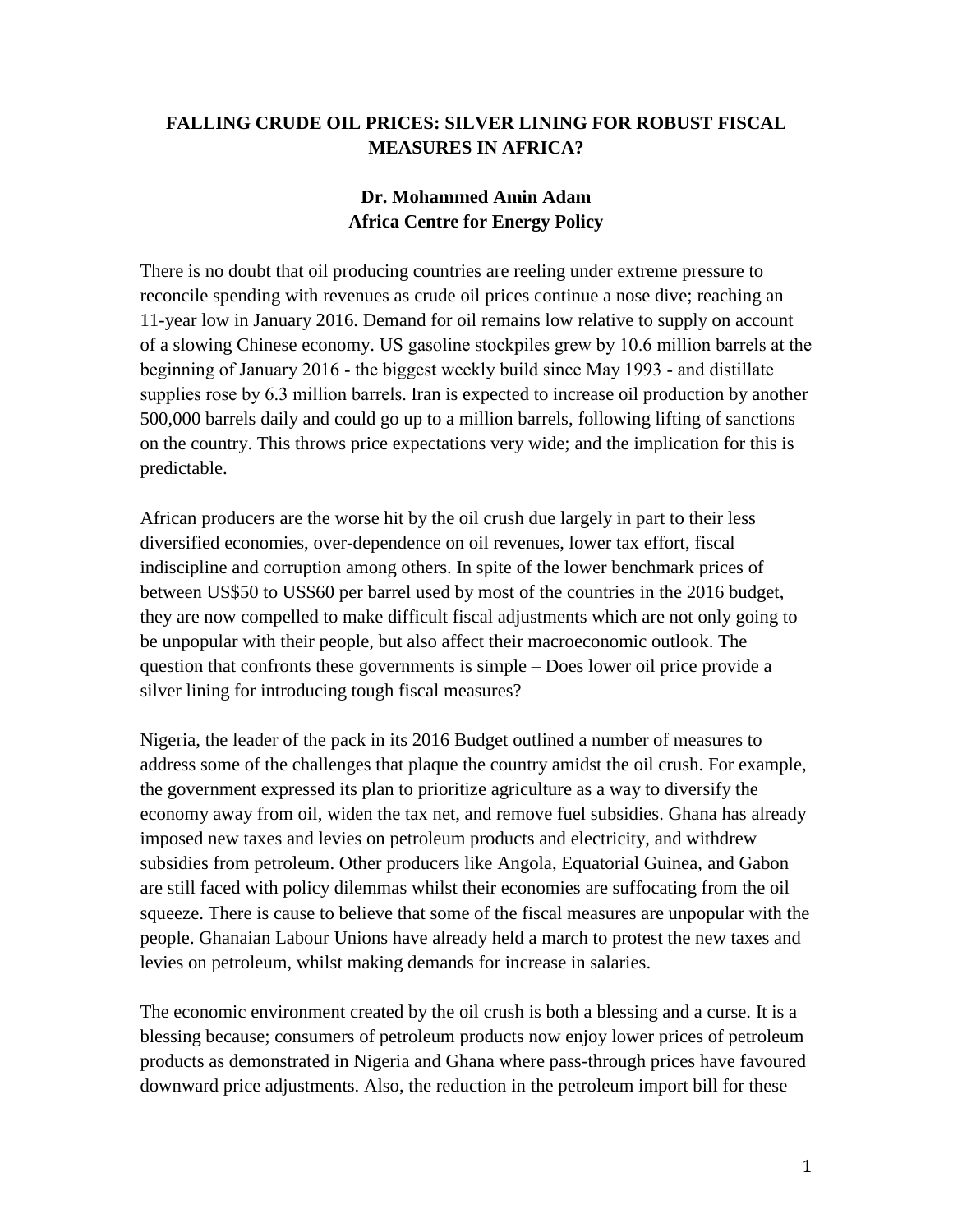countries who although produce crude oil, import large quantities of petroleum products, has been significant, bringing desirable improvements on their terms of trade. The governments also now have basis to remove subsidies from petroleum products.

It is however a curse because savings from subsidies are unlikely to finance the deficits from lower oil prices. Government's can also introduce or increase taxes on petroleum products reducing the benefits of price over-recoveries to consumers. Further, these countries are compelled to cut spending, which adversely affects social welfare.

It is therefore not surprising that oil-producing countries are taking tough fiscal measures to raise additional revenues to meet budget targets. For example, the Government of Ghana will raise incremental revenue of about US\$800 million annually from new taxes and levies on petrol, diesel and LPG alone.

Key policy issues arising from the oil price crush in producing countries however remain unanswered, which could undermine the positive effects of any fiscal measures introduced.

- 1. The stabilization mechanisms through Sovereign Wealth Funds (SWF) are weak and poorly funded. With the exception of Libya and Algeria, the rest of the oil producers by the end of 2015 had very lower balances in their Funds (Angola – US\$5 billion; Nigeria – US\$1.4 billion; Gabon – US\$400 million; Ghana – US\$250million; Equatorial Guinea – US\$80 million). This throws into doubt the efficacy of the Funds in fulfilling their primary objectives of providing intertemporal stabilization, diversification and risk adjusted investment.
- 2. The economies of most oil producing countries are not diversified from oil dependence. Oil exports constitute about 40-50% of GDP for countries such as Gabon, Angola and the Republic of the Congo, and 80% for Equatorial Guinea. Also, oil accounts for 75% of government revenues in Angola, Republic of Congo and Equatorial Guinea.
- 3. Tax efforts in most of Africa's oil producers are lower than their non-oil producing counterparts. For instance, non-oil tax efforts in these countries according to the African Economic Outlook are  $-$  (0.39 in Angola; 0.42 in Republic of Congo; 0.53 in Algeria; 0.08 in Equatorial Guinea; 0.28 in Chad; 0.58 in Sudan; and 0.52 in Gabon). Tax effort of less than 1 shows that these countries are not collecting taxes relative to the potential of their economies.
- 4. Governance challenges relating to fiscal integrity such as fiscal discipline, tax administration, corruption and wasteful spending remain a dominant feature in these countries. Also, most of these countries that are introducing new taxes and levies to raise additional revenues do not have accountability measures to govern